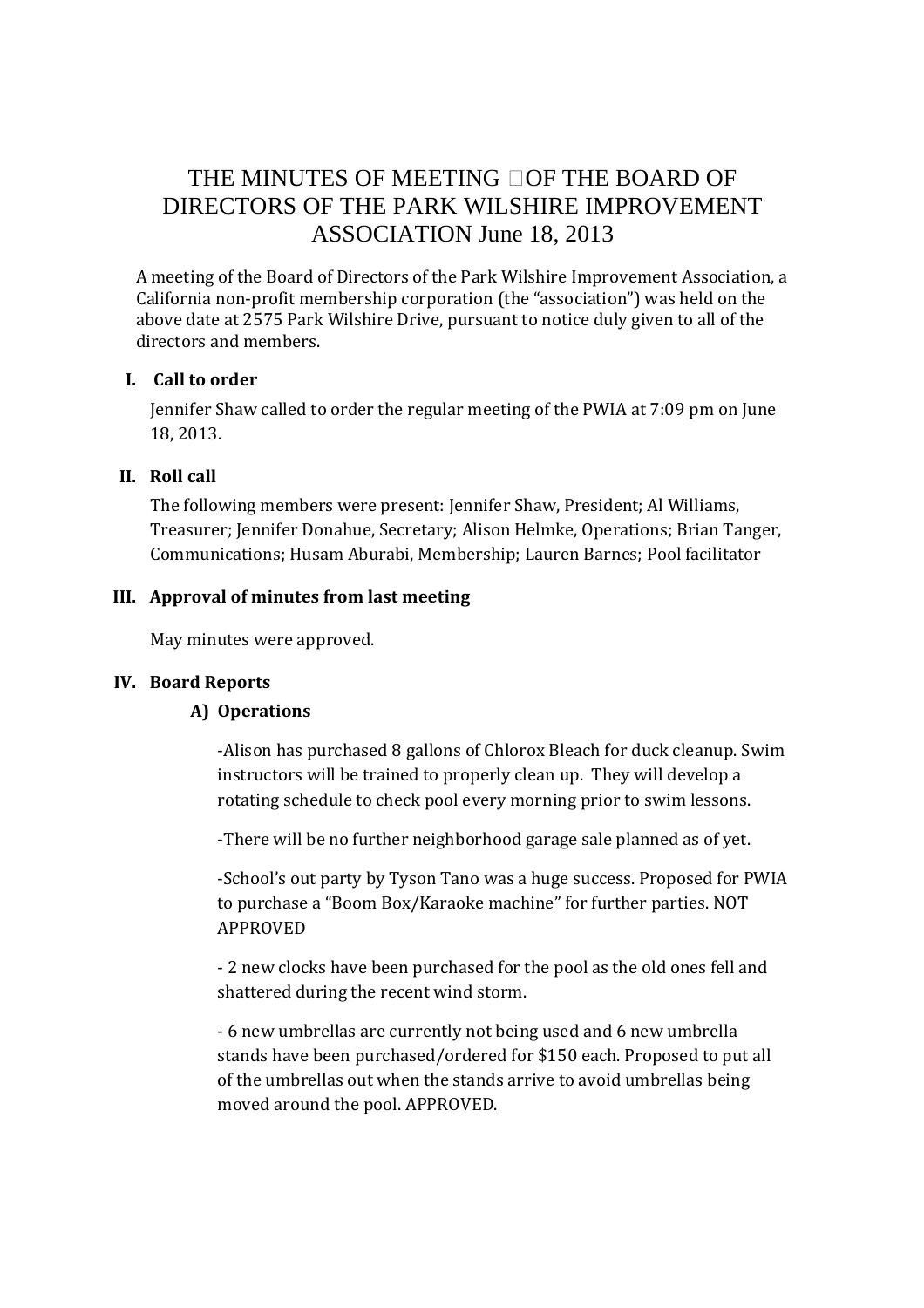- Due to the recent warm weather and busy time of year, there have been many pool parties taking place with extra life guards needing to be called in. Pool party policy was reviewed and it was determined to maintain the maximum number of parties to 2 per day with a  $1 \frac{1}{2}$  - 2 hour gap between parties to aid in enforcing proper check out of party.
- Trash and recycling volume has been high. Trash cans will be made less accessible during parties with re-enforcement of members taking home their party trash.
- Palm tree in front of pool could be a fire hazard. Brian will get contact number and proceed with trimming of tree is less than \$300. APPROVED.

#### B) **Treasurer**

- Financial recap was provided.

 - A request for swim lesson re-imbursement was received for \$300 for August swim lessons. Policy will be enforced as stated on swim lesson contract, and credit will be issued for rescheduling of lessons for private lessons or another session as available.

#### C) **Membership**

- Current membership is at 245. 150 non residents and 95 residents
- $-120$  families are currently on the wait list with an  $\sim$ 3 year wait time

# D) **Pool Facility**

 -Lauren would like an AED at the pool. Proposed and APPROVED for buying an AED from Costco for ~\$1200.

-Lauren will be looking for someone to take over her role next year.

 - Proposed to change "Yellow Card" age to a minimum of 9 years old starting the 2014 swim season. APPROVED.

# E) **Secretary**

- April minutes will be sent to Tom for website posting this week.